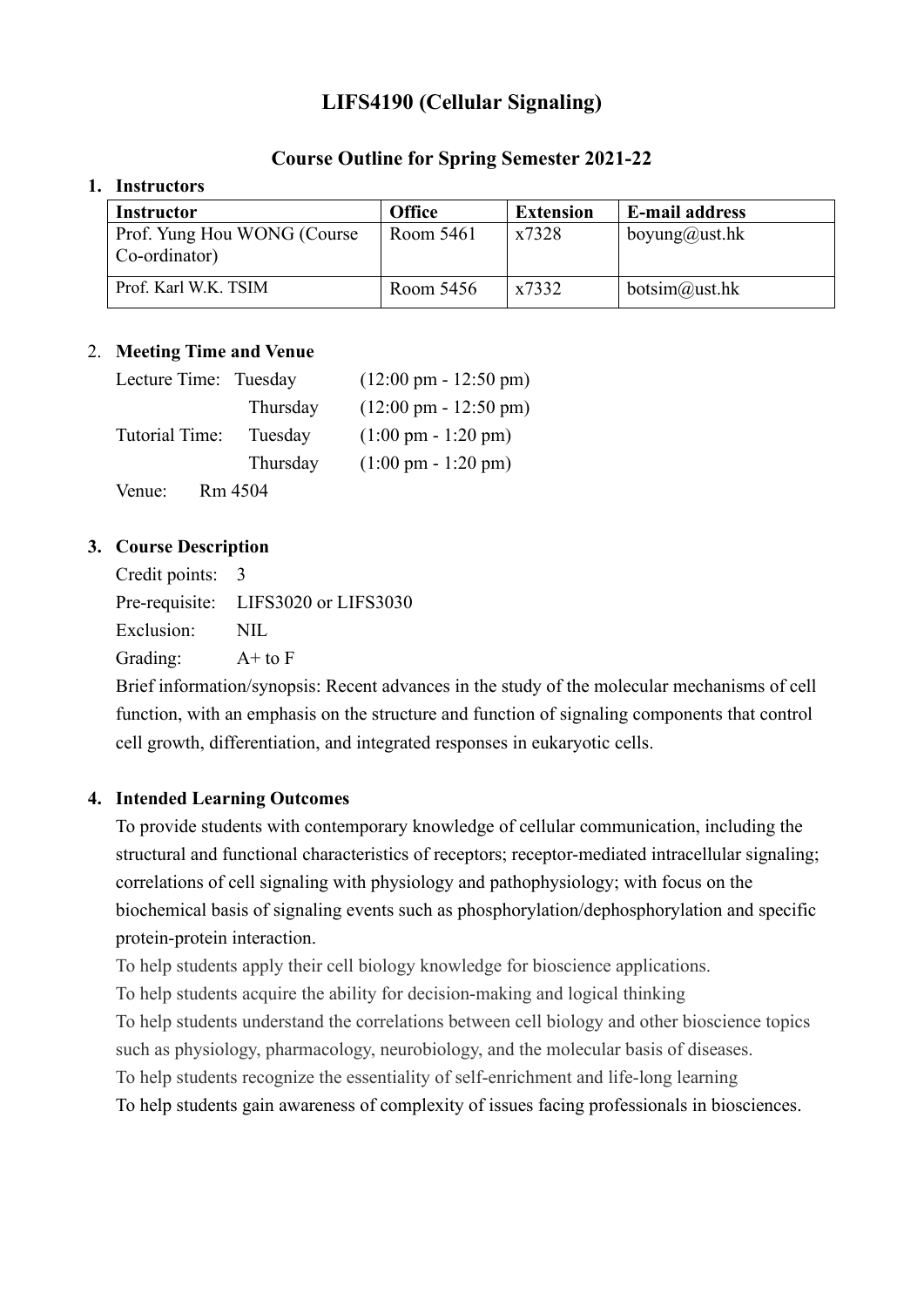Upon completion of this course, students are expected to be able to:

| No.           | <b>ILOs</b>                                                                           |
|---------------|---------------------------------------------------------------------------------------|
|               | Relate structural characteristics of different receptor systems to distinct signaling |
|               | pathways in the cell.                                                                 |
| $\mathcal{D}$ | Describe and explain how different intracellular signaling events are regulated by    |
|               | extracellular signals.                                                                |
| $\mathcal{R}$ | Describe and explain how cellular activities such as growth and differentiation are   |
|               | regulated at the molecular level.                                                     |
| 4             | Describe and explain the importance of signaling integration in response to multiple  |
|               | cellular stimuli.                                                                     |
|               | Possess the basic concepts for designing experiments to study intracellular signaling |
|               | events.                                                                               |

# **5. Assessment Scheme**

- a. Final examination (Open-book; 3 hours)
- b. Group project: Groups of 3-4 students will work together in compiling a written report on a specific area chosen from a list of topics. The report should be no longer than 5 pages of text (12 pt font size, single space, inclusive of references) and 1 page of illustrations. Students will be evaluated as a group.

Assessment Assessing Course ILOs Final examination (60%) Group project (40%)

ILO: 1, 2, 3, 4, 5 ILO: 1, 2, 3, 4

## **6. Student Learning Resources**

Lecture notes and research articles

# **7. Teaching and Learning Activities**

Scheduled activities: Two 50-minute lectures and two 20-minute tutorials per week

## **8. Course Schedule**

| Week           | Date         | <b>Topic</b>                                              | <b>Instructor</b> |
|----------------|--------------|-----------------------------------------------------------|-------------------|
| $\mathbf{1}$   | 08-02-2022   | <b>Overview of cell-surface receptors</b>                 | <b>Wong</b>       |
|                | $10-02-2022$ | G protein-coupled receptors: overall structure            | Wong              |
| $\overline{2}$ | 15-02-2022   | <b>G</b> protein-coupled receptors: regulation            | <b>Wong</b>       |
|                | 17-02-2022   | <b>Tutorial 1</b>                                         | Wong              |
| $\overline{3}$ | 22-02-2022   | <b>Signal transduction by G proteins: GTPase cycle</b>    | Wong              |
|                | 24-02-2022   | Signal transduction by G proteins: structure and function | Wong              |
| $\overline{4}$ | $01-03-2022$ | <b>Activators and regulators of G protein signaling</b>   | <b>Wong</b>       |
|                | 03-03-2022   | <b>Tutorial 2</b>                                         | Wong              |
| $\overline{5}$ | 08-03-2022   | Second messengers: adenylyl cyclases and phospholipases   | <b>Wong</b>       |
|                | $10-03-2022$ | Second messengers: other signaling molecules              | Wong              |
| 6              | 15-03-2022   | <b>Tutorial 3</b>                                         | <b>Wong</b>       |
|                | 17-03-2022   | Signal integration: conditional activation                | Wong              |
| $\overline{7}$ | 22-03-2022   | <b>Signal integration: MAPK cascade</b>                   | Wong              |
|                | 24-03-2022   | <b>Tutorial 4</b>                                         | Wong              |
| 8              | 29-03-2022   | <b>Briefing on Group Project</b>                          | Wong              |